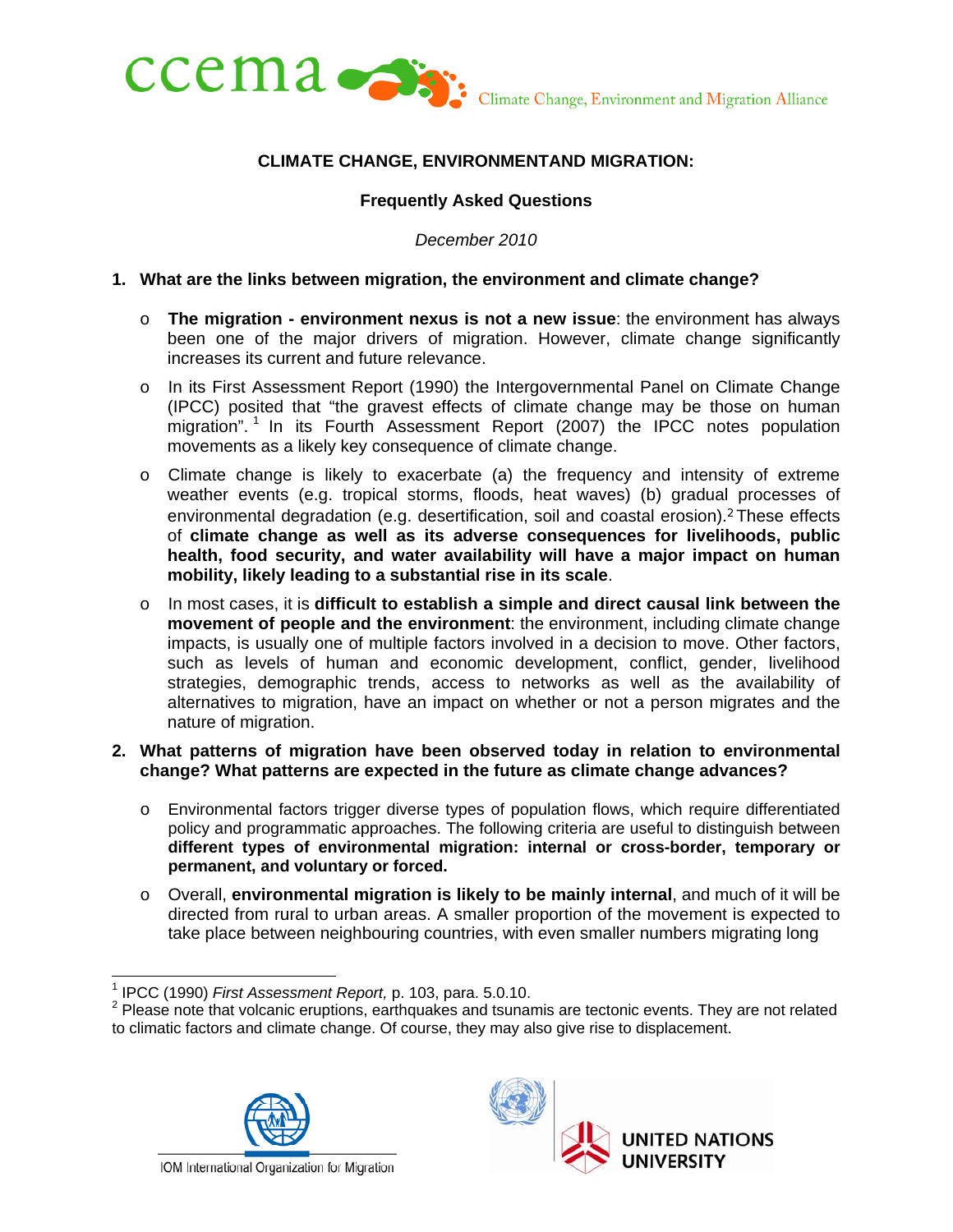distances. Some studies indicate that environmental degradation may lead to a fall in the rates of international, long-distance migration. This is due to the relatively high cost of long-distance migration. When such migration does take place, it is usually along preexisting migration routes.

- o The distinction between forced and voluntary movements, while fairly evident in cases such as impending or acute disaster, is not as clear cut in other instances, where the effects of environmental degradation imply a progressive deterioration of livelihoods and living conditions, compounded by social, economic, political and other factors. It may therefore be more useful to think in terms of **a continuum ranging from clearly forced cases to clearly voluntary movements with a grey zone in-between**. Most current and anticipated environmental migration is likely to fall within the grey zone.
- o **Different types of environmental events and processes tend to produce different forms of movement**, although various socio-economic factors also play an important role.
- o Extreme environmental events, including weather-related events, tend to lead to sudden, large-scale movements where return is sometimes feasible in the long run. In most cases, such movements are expected to be short distance. Some exceptions may occur, with increased migration flow along the existing migration routes.
- o Although **slow-onset environmental processes are less visible than extreme events, over longer timescales, they tend to have a greater impact on the movement of people than natural disasters**. Slow-onset events can produce a wide spectrum of migration flows, including cross-border as well as rural to rural and rural to urban, with the majority of movements likely to take place either internally or cross-border to neighbouring countries.
- o **Different stages of environmental degradation can be expected to have different outcomes for the movement of people.** At early and intermediate stages of environmental degradation, migratory responses are often temporary in nature and are more likely to be non-forced, serving as an adaptation strategy to environmental change. When environmental degradation becomes severe or irreversible, as in cases of sealevel rise, resulting displacement can become permanent and may require relocation of affected populations either internally or in a third country

#### **3. Where will the environmental migrants come from?**

- $\circ$  Climate change will have a differentiated impact, depending on the physical conditions and the adaptive capacities of countries and communities concerned. **Countries with a combination of low adaptive capacities and particularly vulnerable geographies and fragile ecosystems** (such as small island states, the Sahel Belt and low-lying megadeltas) will also face most profoundly the migratory consequences of climate change.
- o **The majority of environmental migrants are likely to come from rural areas**, as their livelihoods are closely linked to climate-sensitive resources. However, environmentallyinduced migration out of urban areas might also grow in the future as the sea level rise increasingly affects the densely populated coastal areas.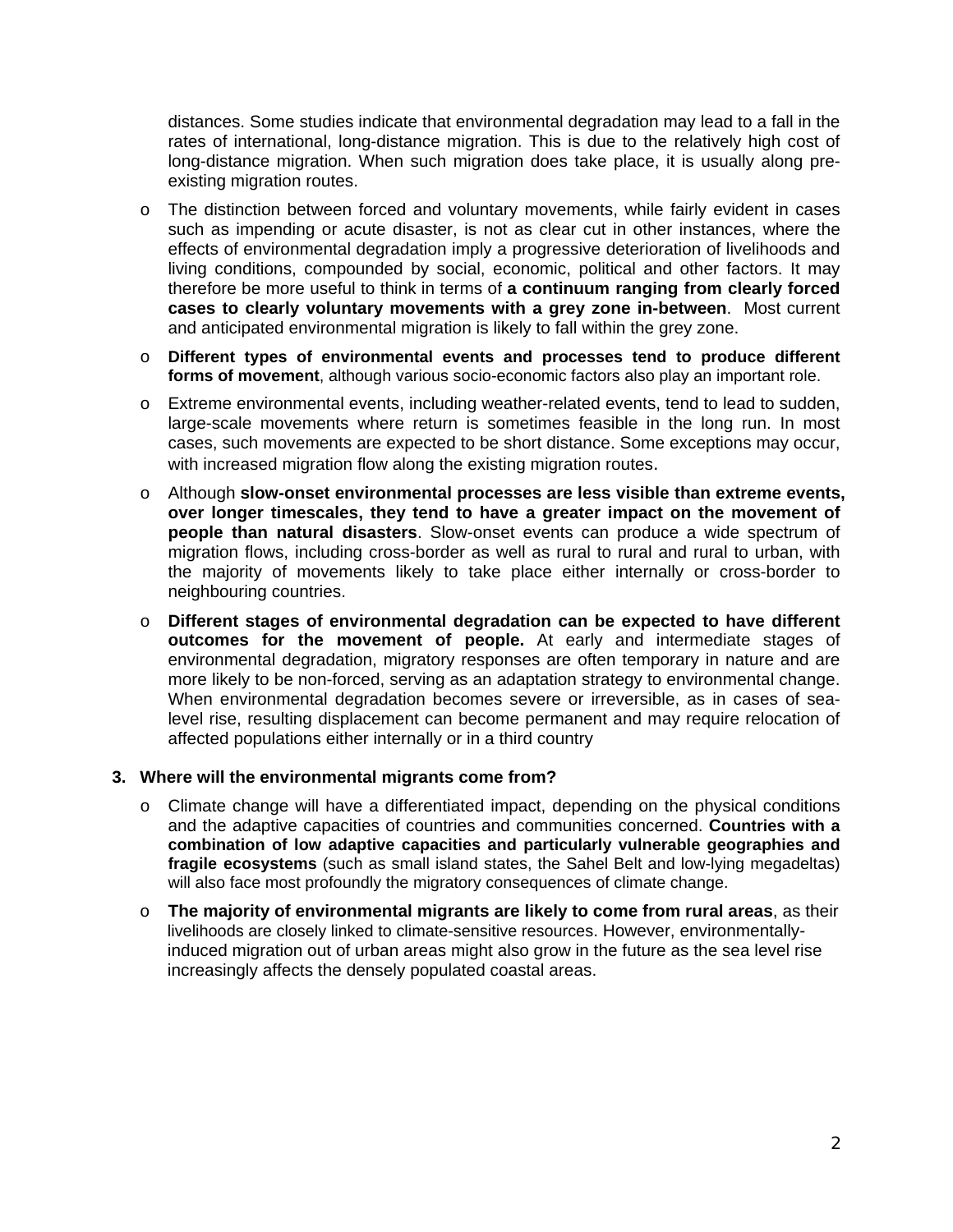- **4. What are the groups of people that are most likely to experience environmental outmigration pressures?** 
	- o **Populations of the least developed countries and other countries most susceptible to the effects of climate change** are likely to experience increased migration pressures.
	- o This also concerns **groups whose livelihoods depend on genetic species, ecosystem diversity and other climate-sensitive resources**, for instance, indigenous peoples.
	- o Climate change tends to exacerbate differences among different groups in vulnerability and the ability to cope with its effects. Within societies, **vulnerable and socially marginalized groups**, such as the poor, children, women, older persons, indigenous peoples and, in some cases, migrants tend to bear the brunt of environmental impacts. Having fewer resources and options for adaptation in-situ, these groups tend to experience the greatest out-migration pressures as a result of environmental, economic and social impacts of climate change.
	- o At the same time, as migration requires resources, **it is rarely the poorest, most vulnerable or severely affected who are able to migrate**. As a result, not being able to move can actually be a sign of greater vulnerability.
- **5. What are the estimates of people on the move because of environmental pressures today, and at points in the future?** 
	- o There are **no reliable estimates of the number of people on the move today or in the future as a result of environmental factors**, and more specifically, as a result of climate change.
	- o **The most widely cited figure predicts 200 million people moving or being permanently displaced by 2050 due to environmental factors**. <sup>3</sup> This number is roughly equivalent to the estimates of the total of international migrants in the world today (214 million).
	- o While reliable figures are not available for either the current or future population flows triggered by environmental factors, climate change, demographic trends and globalization all point to more migration. IPCC forecasts suggest that climate change is likely to be an increasingly important variable in this equation. **The absence of precise figures should not prevent the international community from starting to act today in helping the most vulnerable adapt to their changing reality**.
- **6. What do we know about the relationship between environmentally induced migration and conflict?** 
	- o There are links between climate change, conflict and migration, but it is **not a simple cause and effect relationship**.
	- o As highlighted in the UN Secretary General's 2009 report to the UN General Assembly on "Climate Change and its possible security implications", the linkages between climate change and conflict are complex and need to be analysed in the context of pre-existing social, economic and environmental threats, or stresses. **Climate change can be**

  $3$  Norman Myers, Oxford University 2005; Stern Review Report on the Economics of Climate Change 2006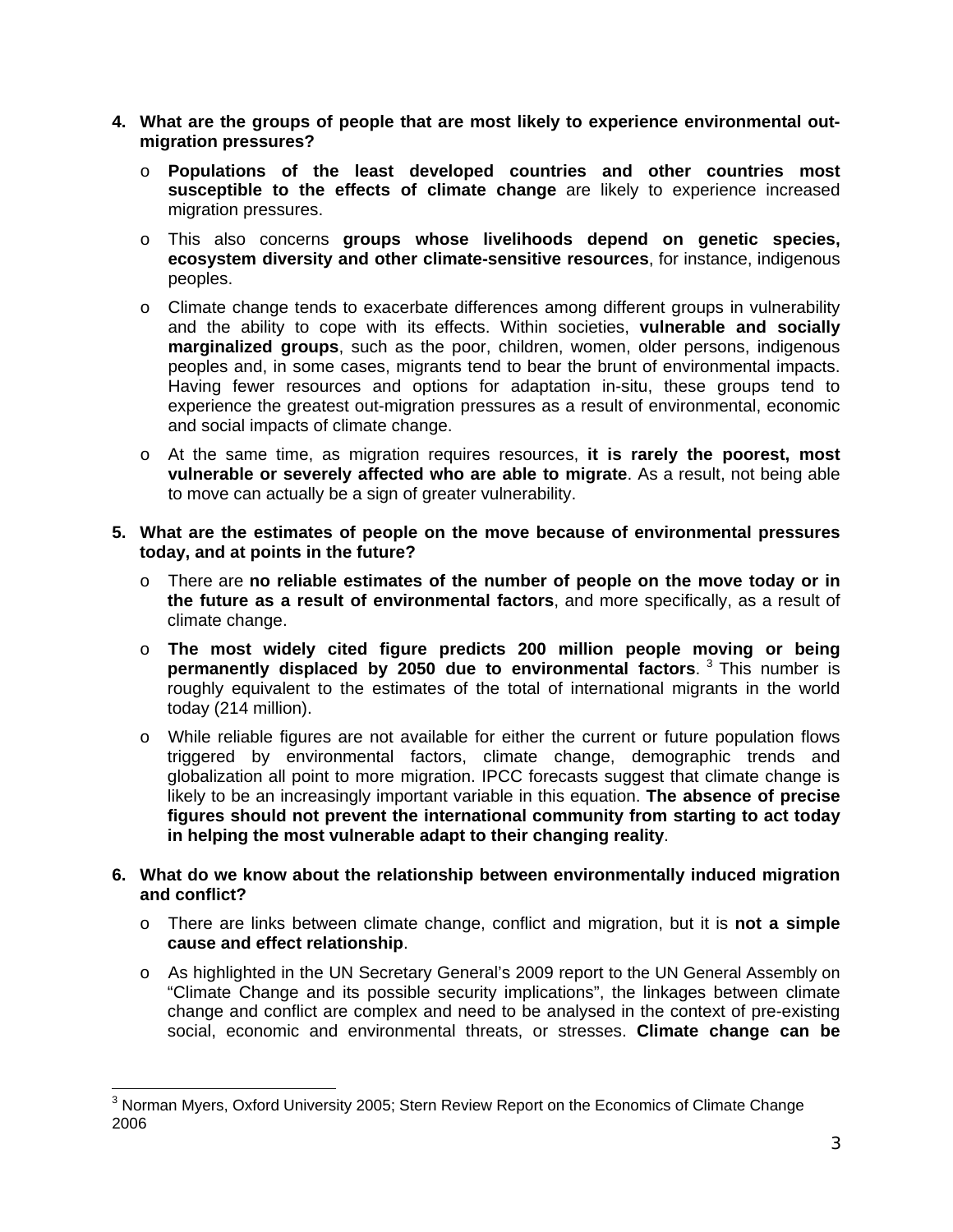**viewed as a "threat multiplier"** which exacerbates existing sources of conflict and insecurity.

- o The adverse impacts of climate change may push a growing number of already fragile States to a point where political crisis, poverty and environmental strains, including natural disasters, combine to form "complex emergencies". Such complex emergencies can cause the displacement of populations who find themselves in conditions of exacerbated vulnerability.
- o However, there is **little by way of solid empirical evidence to support that migration as a result of climate change leads to conflict, without any other factors shaping the situation.** Furthermore, migration can also be seen to serve as a conflict management mechanism that allows population pressures to be adjusted in line with environmental pressures.

## **7. What legal frameworks apply to environmentally induced population movements?**

- o All migrants are protected by **international human rights law**. 4
- o In addition, persons displaced within their country due to natural or human made disasters are covered by provisions laid out in the **Guiding Principles on Internal Displacement** (a non-binding instrument).
- o **Those crossing international borders for environmental reasons would not normally qualify as refugees**, who are entitled to international protection within the existing international framework, nor do they fall squarely within any one other particular category provided by the existing international legal framework.
- o Some States, however, have made some provisions for environmental migration: In Finland and Sweden, someone who left his or her country and is unable to return due to environmental disaster qualifies as a person in need of protection. The USA grants "Temporary Protection Status" to persons already in the USA and unable to return home as a result of environmental disaster; this was applied, for example, after Hurricane Mitch in Honduras and Nicaragua in 1998. In the EU, the "Temporary Protection Directive" allows for temporary protection under certain circumstances, when people are suddenly displaced in large numbers and it is not feasible to deal with their cases on an individual basis. Lastly, after the 2004 Indian Ocean tsunami Canada, Switzerland and the UK temporarily suspended removal of nationals of affected countries.

## **8. Does terminology matter? What are the implications of using terms like "climate refugees" or "environmental refugees"?**

- $\circ$  Terminology has implications for moving forward both in the area of research and policy. **There is as yet no international consensus on the terminology** which should apply to people who move owing to environmental and/or climate-related factors. There are on-going inter-agency deliberations on this issue.
- o It is too simplistic to say that "climate change" alone causes someone to move. It is the impacts of climate change (e.g. on soil fertility, water availability and quality) in combination with structural social and economic factors (e.g. access to resources,

<sup>4</sup> The issue of applicable legal frameworks is covered in more detail in *Climate Change, Migration and Displacement: Who will be affected?* prepared by the Inter-Agency Standing Committee (IASC) informal group on migration/displacement and climate change, October 2008.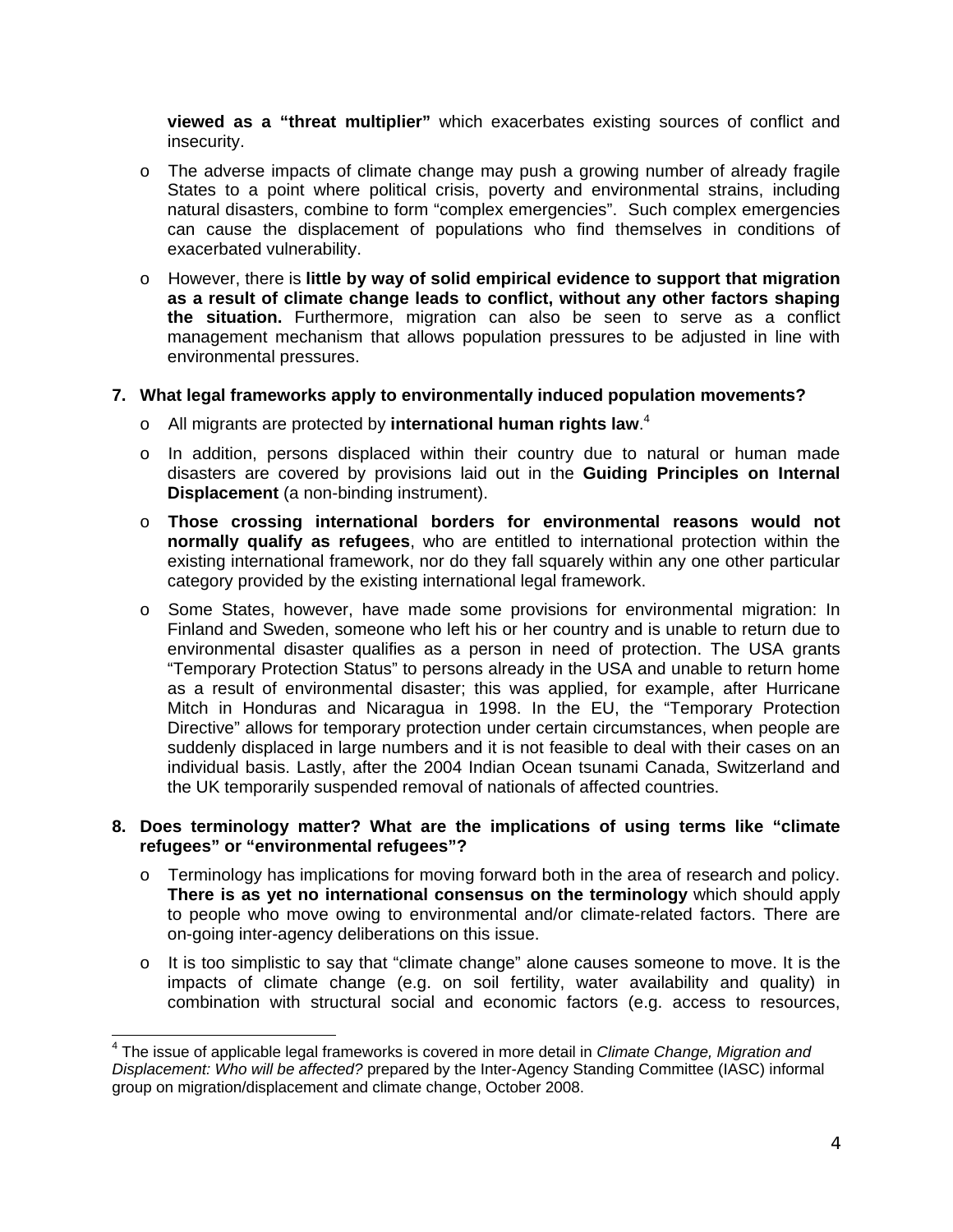information and alternatives) that will tip the balance for or against migrating. While it is difficult to clearly identify the relative role of environmental factors in a decision to migrate, isolating the role of climate change is even more problematic. Therefore**, terms containing a reference to the environment are preferable to those referring to climate change.** 

- o In the absence of an agreed term, **'environmental refugees' or 'climate refugees'** have been gaining currency, especially in the media and advocacy context. These terms however **have no legal basis in international refugee law.** 'Refugee' is a legal term which has a very specific meaning and centres on a "well-founded fear of being persecuted". Environmental factors that cause movements across international borders are not grounds, in and of themselves, for the grant of refugee status under the 1951 Refugee Convention. Therefore, and there is an agreement among concerned agencies, including UNHCR, that the terms "environmental refugee" and "climate refugee" are not to be used.
- o **Application of "climate change refugee" or "environmental refugee" could potentially undermine the international legal regime for the protection of refugees**. Furthermore, such terms may create confusion regarding the linkages among climate change, migration and persecution.
- o In the absence of agreed terminology, **IOM has put forward a working definition of environmental migrants**, in an attempt to capture the complexity of the issue: "Environmental migrants are persons or groups of persons who, predominantly for reasons of sudden or progressive changes in the environment that adversely affect their lives or living conditions, are obliged to leave their homes or choose to do so, either temporarily or permanently, and who move either within their country or abroad."

## **9. Where does environmentally-induced migration fit into the continuum of adaptation options?**

- o Most people think about migration as a survival strategy, especially in the event of impending or acute natural disaster. These are usually instances of forced migration brought about directly by the event (the disaster) in which migration is a strategy of "last resort".
- o However, **migration can also be a proactive adaptation strategy**, particularly at early stages of environmental degradation, and should be recognized as such. Migration can help reduce risk to lives, livelihoods and ecosystems, and enhance the overall capacity of households and communities to cope with the adverse effects of environmental and climate change. Contributions of migrants through the transfer of remittances, as well as knowledge and skills upon their return can significantly strengthen the livelihoods of families and communities facing environmental challenges.

## **10. What can governments and the international community do to address environmental migration?**

o It is important to **identify priority areas for action** for addressing environmental migration. Such "hot spots" include: 1). areas with a complex mix of environmental, social and political issues, as pre-existing tensions, brought about by ethnic discrimination, socio-economic inequalities and poor governance, environmental strains, including natural disasters, may combine to form "complex emergencies"; and 2). areas where sudden-onset disasters are a recurring feature, and in areas where vulnerabilities are cumulated (e.g. combination of extreme events and gradual environmental degradation). Within these countries, **the focus needs to be on vulnerable and**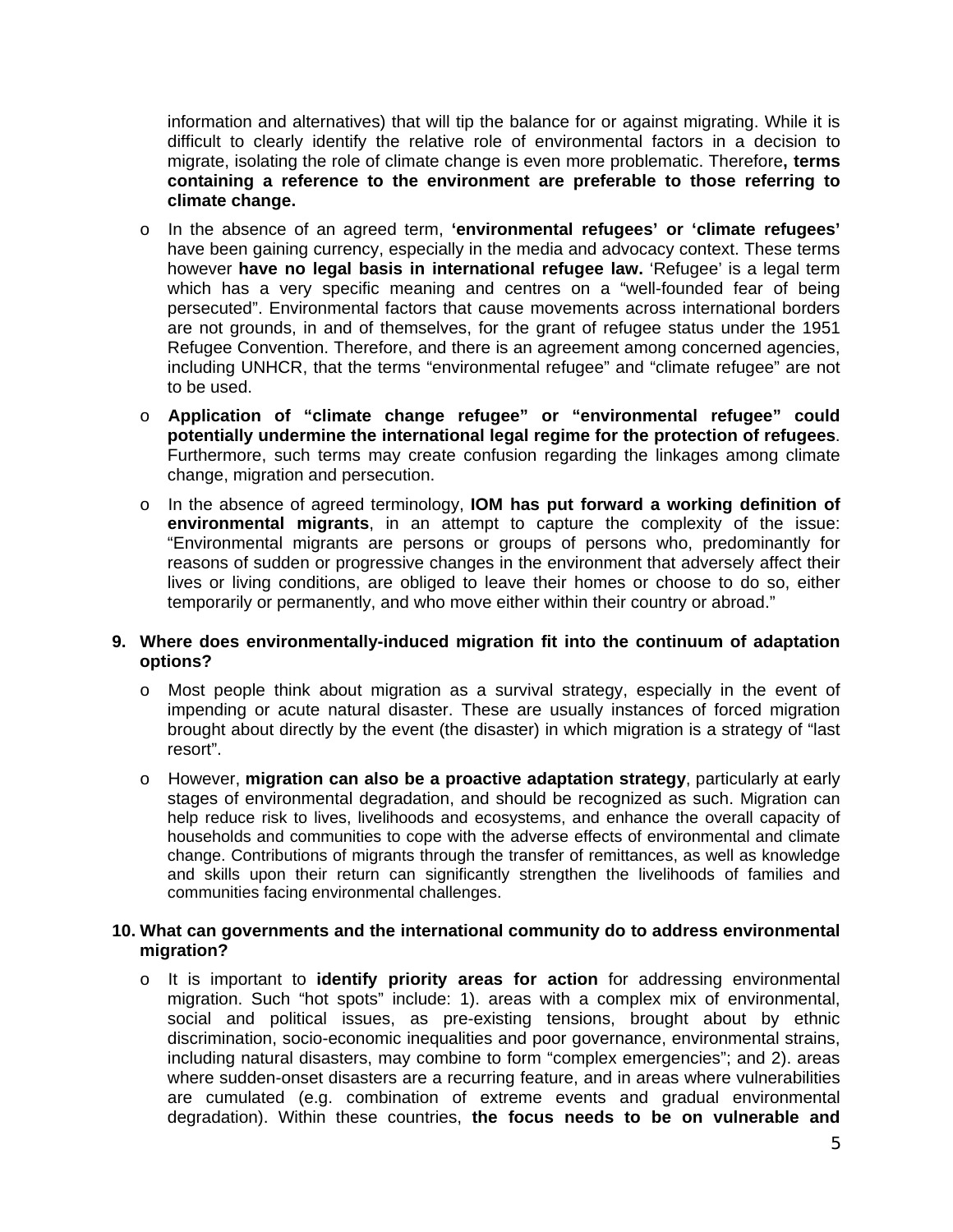**socially marginalized groups**, such as the poor, children, women, older persons, indigenous peoples and, in some cases, migrants, as they tend to bear the brunt of environmental impacts.

- o **Increasing the range of options open to those most vulnerable** to the effects of climate change and thus reducing their vulnerability in the short, medium and long run is the overall objective. In the context of migration, climate and the environment, this implies a three-pronged approach: 1). **preventing forced migration** as much as possible; 2). where forced migration does occur**, providing assistance and protection**  to those that are being and will be displaced; and 3). **facilitating migration as an adaptation strategy** to climate change.
- o To accomplish the above, there is a need to **develop comprehensive policy and programmatic approaches** at both the international and national levels by:
	- mainstreaming migration considerations the world's climate change **discussions and policies and practice and vice versa.** At the international level, implications of climate change for human mobility need to be considered within the United Nations Framework Convention on Climate Change (UNFCCC) (e.g. paragraph 4(f) of the draft negotiating text refers to the movement of people as a result of climate change). At the national level, more systematic integration of migration in the existing national adaptation programmes and in any future adaptation framework is required. This needs to be coupled with efforts to incorporate environment and climate change considerations into national migration management policies.
	- **closing the gap between the humanitarian, development and climate change communities and policies.** This would involve, for example, factoring climate change adaptation considerations into existing national development plans or into Poverty Reduction Strategy Papers as well as into Disaster Risk Reduction Strategies (DRRs) and other risk management strategies aimed at building resilience and reducing vulnerability. Migration and in particular migratory consequences of climate change need to be part of all the above measures.
- o The international community needs to **move from reactive to proactive approaches** in order to ensure planning and preparedness for natural disasters and to increase the resilience of states and communities vulnerable to the effects of climate change. For example, by:
	- **bolstering humanitarian action** with adequate resources to meet the growing challenge of climate change, including measures to ensure adequate assistance and protection for people on the move as a result of environmental factors;
	- **supporting adaptation measures,** investment into sustainable development and vulnerability reduction **in the most vulnerable countries** to increase their resilience. This can help reduce migration pressures and minimize forced migration;
	- **developing temporary and circular labour migration schemes for environmentally vulnerable communities**, including measures to strengthen the developmental benefits of such migration for areas of origin (e.g. through the provision of information, strengthening of remittance channels and reduction of the costs for transactions, protection against human security risks and longer-term skills development in environmentally vulnerable areas);